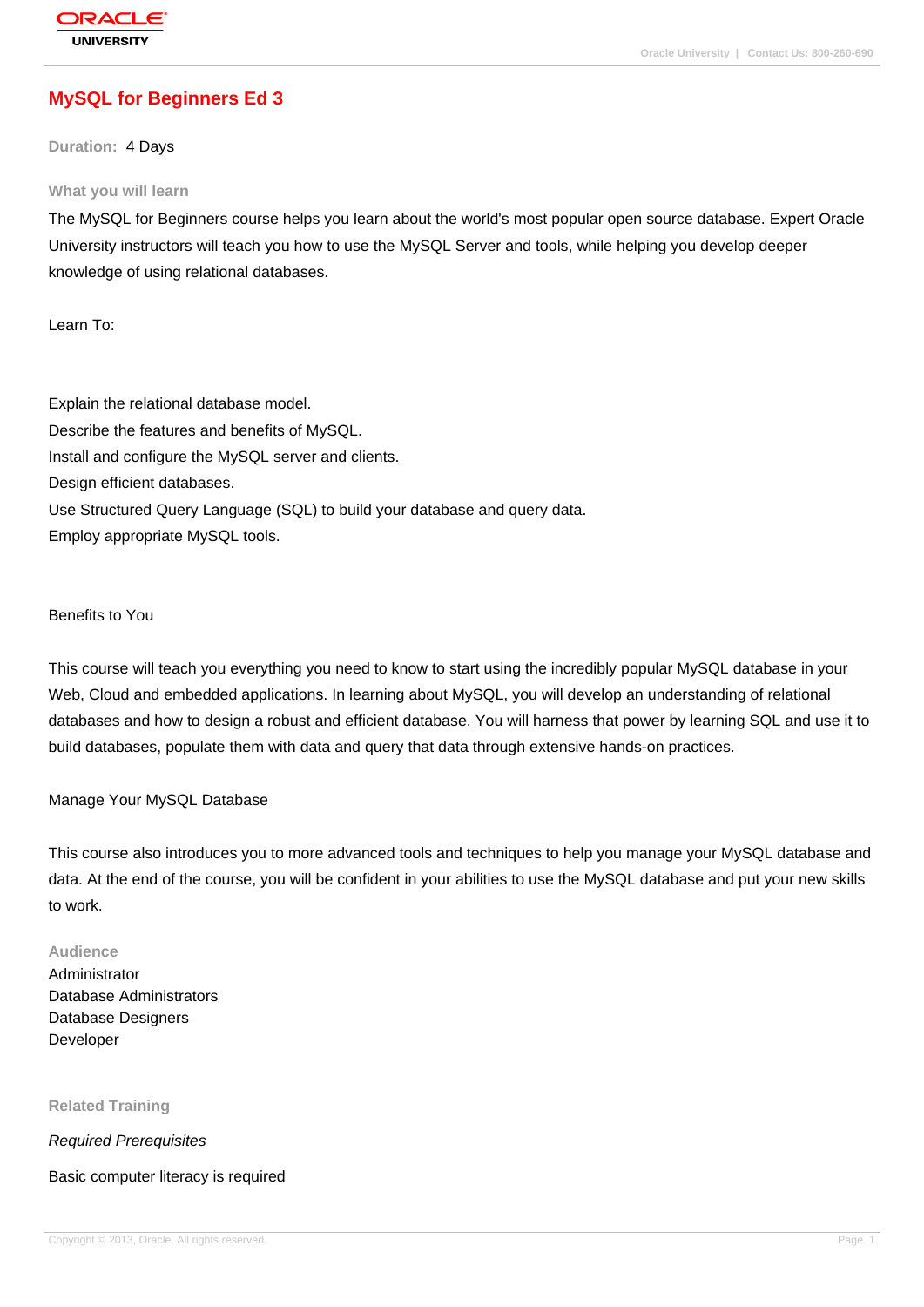Suggested Prerequisites Knowledge of database concepts.

Previous experience with any command-line program.

**Course Objectives** Explain MySQL storage engines

Explain database transactions

Obtain database metadata

Describe MySQL GUI tools

Monitor database performance

Perform database backup and recovery

Export and import database data

Describe the features and benefits of MySQL

Explain the basics of relational databases

Design an effective database

Build a database and tables by using SQL Modify or delete database entities

Query data with the SELECT command

Join data from multiple tables

Perform nested subqueries

Use built-in MySQL functions

**Course Topics**

#### **Introduction to MySQL**

Course Goals Course Lesson Map MySQL Overview MySQL Database Server Editions MySQL Products MySQL Services and Support MySQL Resources Example Databases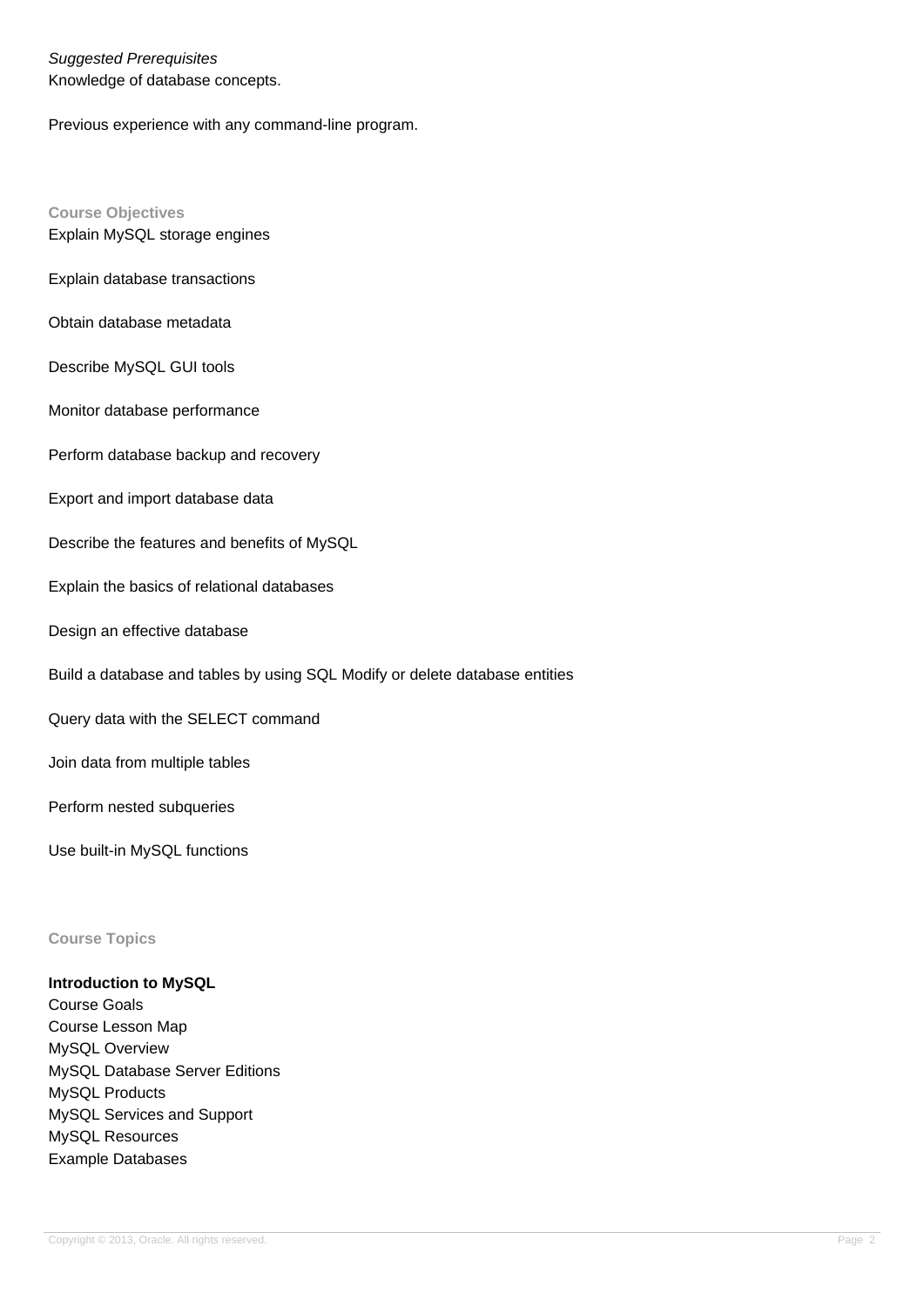## **MySQL Server and Client**

MySQL Client/Server Model Communication protocols MySQL Connectors The LAMP Stack Installation of the MySQL server MySQL Server and Client Startup Keyboard Editing Session Logging With the tee File

#### **Database Basics**

Basics of Relational Databases Spreadsheet Versus Database Entities and Relationships Relationship Categories SQL Language and MySQL SQL data definition language SQL data manipulation language

## **Database Design**

Database Modeling Structure and Cardinality Diagram (ERD) Keys Normalization Database Design Viewing and Evaluating a Database

#### **Table Data Types**

Data Types as Part of Database Design Numeric Data Types Temporal Data Types Character String Data Types Character Set and Collation Support Binary String Data Types Data Type Considerations The Meaning of NULL

## **Database and Table Creation**

Creating a Database Creating a Table Showing How a Table Was Created Column Options Table Options Table Indexing Table Constraints

## **Basic Queries**

The SELECT Statement **Troubleshooting** SQL Modes for Syntax Checking Common SQL Modes MySQL Workbench for SQL Development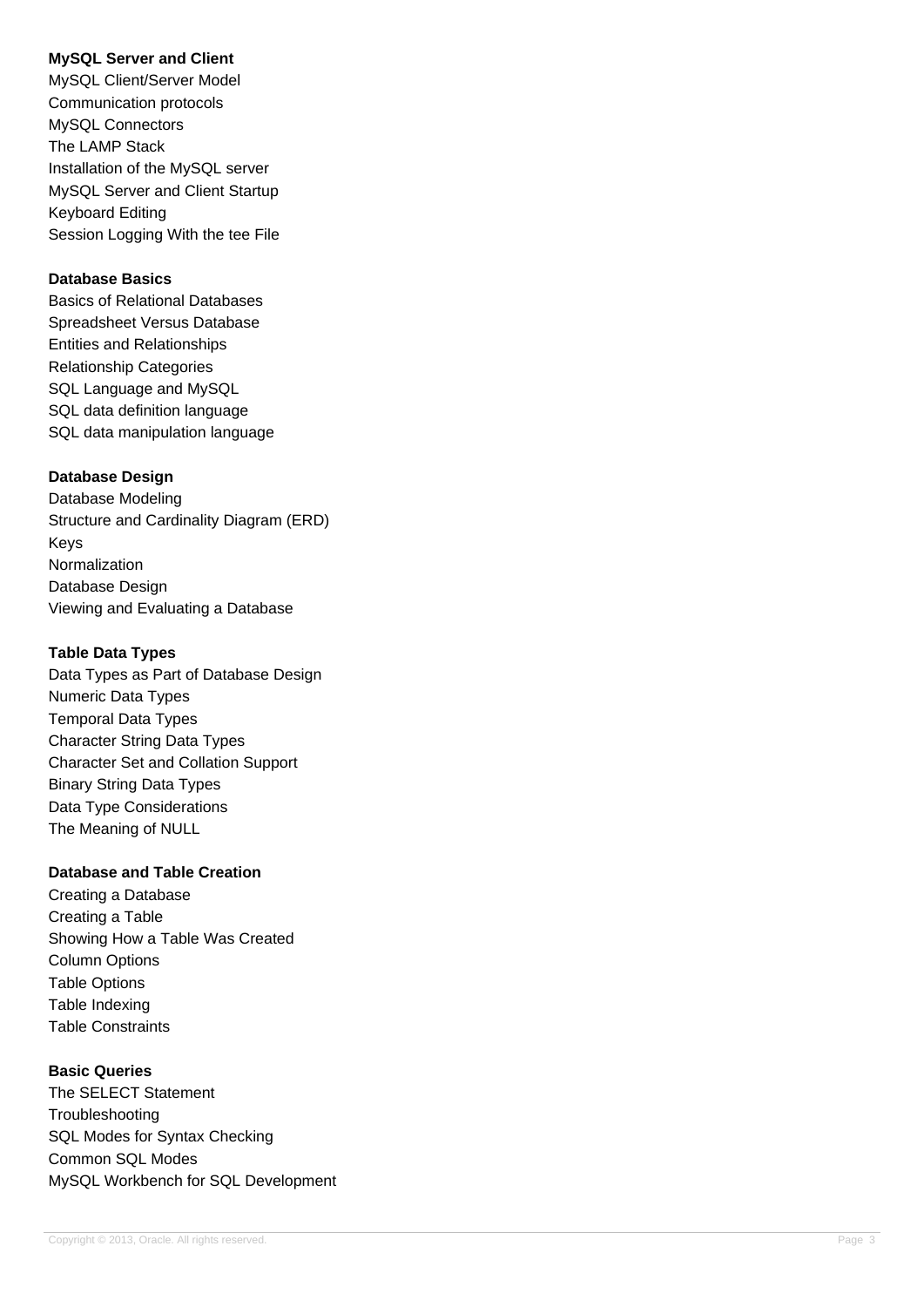## **Database and Table Maintenance**

Deleting databases and tables Creating a new table using an existing table Confirming the creation of a new table Copying an existing table structure Creating a temporary table Adding, removing and modifying table columns Adding, removing and modifying indexes and constraints

#### **Table Data Manipulation**

Manipulating Table Row Data The INSERT Statement The REPLACE Statement The UPDATE Statement The DELETE Statement

#### **Functions**

Functions in MySQL Expressions Using Functions String Functions Temporal Functions Numeric Functions Control Flow Functions Aggregate Functions Spaces in Function Names

#### **Exporting and Importing Data**

Exporting with a Query Exporting with a MySQL Utility Importing from a Data File Importing with a MySQL Utility

## **Joining Tables**

Combining Multiple Tables Joining Tables with SELECT Comma-Separated Joins Inner Joins Outer Joins Table Name Aliases

## **Table Subqueries**

Advantages of Using a Subquery Placement of Subqueries Subquery Categories Subquery Result Table Types Subquery Type/Placement Finding Mismatches Modifying Tables using Subqueries Converting Joins to Subqueries

**MySQL Graphical User Interface Tools** MySQL Workbench